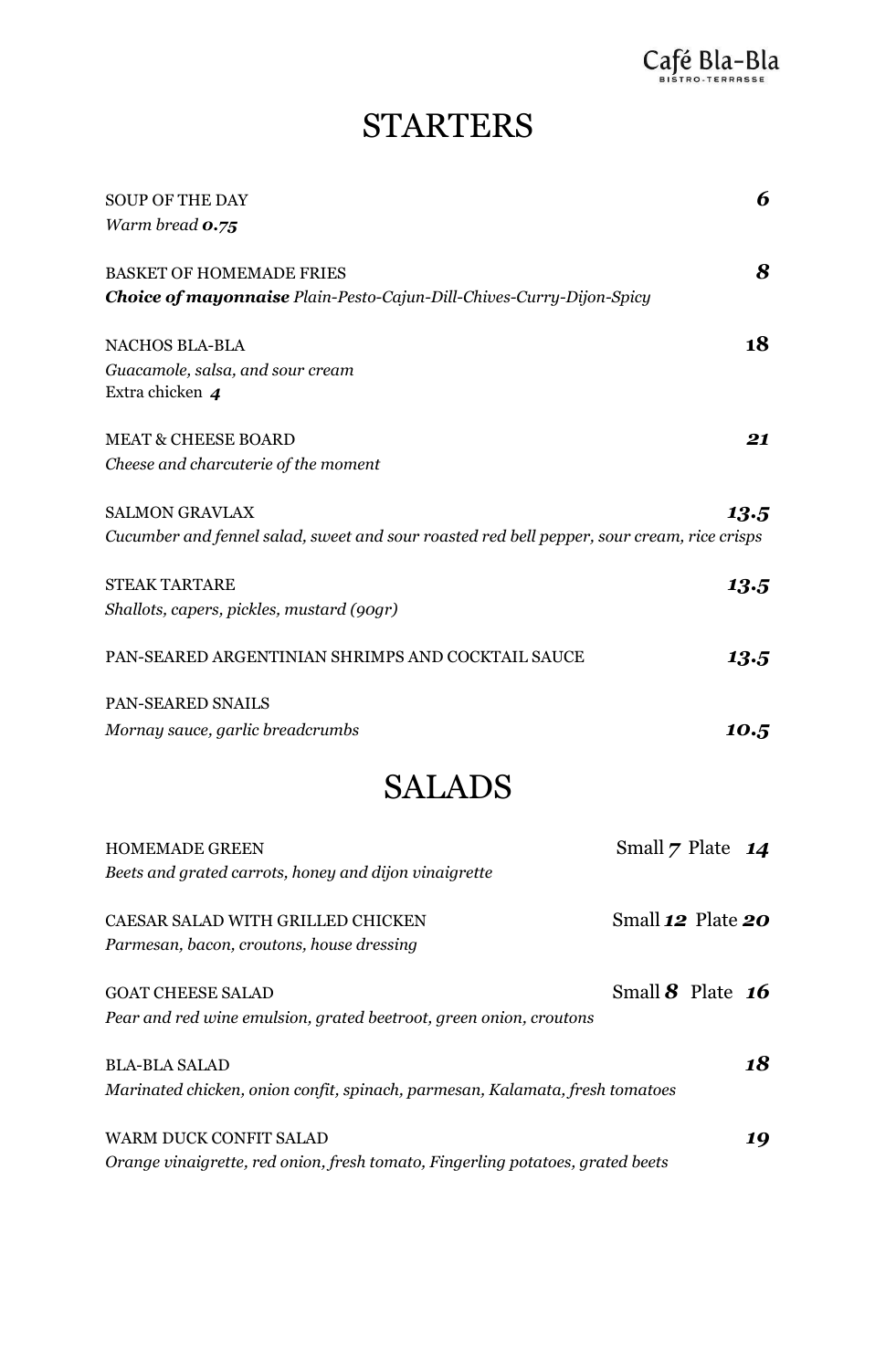

## **Table d'hôte** Starters

#### SOUP OF THE DAY

GOAT CHEESE SALAD *Pear and red wine emulsion, grated beetroot, green onion, croutons*

PAN-SEARED SNAILS *Mornay sauce and garlic breadcrumbs +3.5*

STEAK TARTARE (BEEF) *+6.5 Shallots, capers, pickles and mustard*

### Main Course

| <b>HAMBURGERS</b>                                                                      | 25 |
|----------------------------------------------------------------------------------------|----|
| Beef - Grilled chicken - Vegetarian                                                    |    |
| Choice of topping and choice of mayo on the last page                                  |    |
| <b>MUSSELS AND FRIES</b>                                                               | 26 |
| Marinières, Provençal, Pastis, Blue cheese or Coco curry                               |    |
| <b>FISH N CHIPS</b>                                                                    | 25 |
| Cod, tartar sauce, served with green salad and homemade fries                          |    |
| <b>SALMON FILET</b>                                                                    | 33 |
| Ratatouille vinaigrette, gravlax compound butter, tomato paprika                       |    |
| <b>STEAK &amp; FRIES</b>                                                               | 33 |
| AA+ beef strip loin, Marchand de Vin sauce, served with green salad and homemade fries |    |

### Dessert of the day and filter coffee included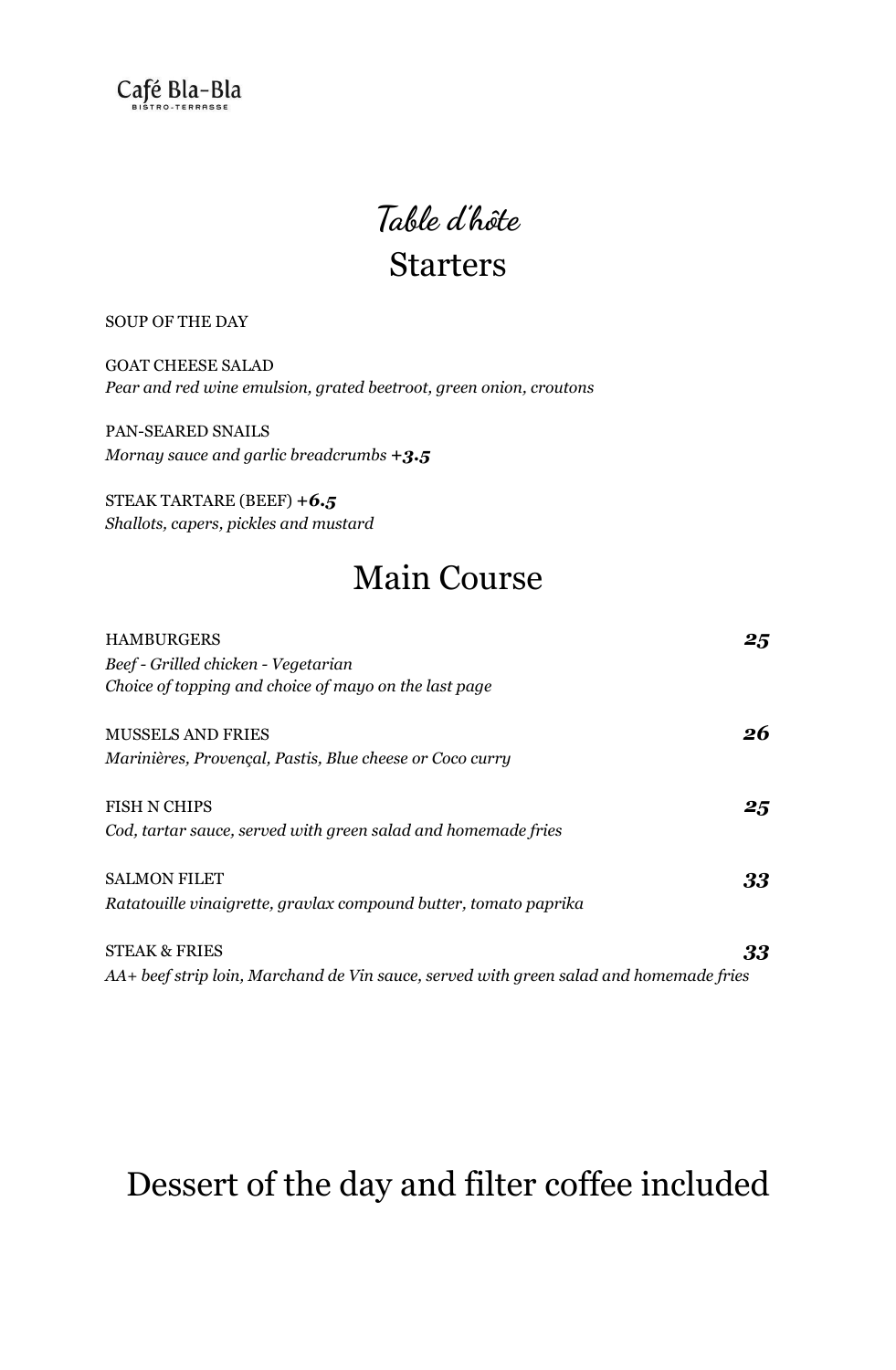```
Café Bla-Bla
```
### MAIN COURSE

| <b>ATLANTIC BURGER</b>                                                                                              | 19 |
|---------------------------------------------------------------------------------------------------------------------|----|
| Cod, tartar sauce, spinach, pickles, cheddar                                                                        |    |
| <b>FISH N CHIPS</b>                                                                                                 | 19 |
| Cod, tartar sauce, served with green salad and homemade fries                                                       |    |
|                                                                                                                     | 28 |
| <b>STEAK &amp; FRIES</b><br>AA+ beef strip loin (255g), Marchand de Vin sauce, served with green salad and homemade |    |
| fries                                                                                                               |    |
| <b>CHICKEN SUPREME</b>                                                                                              | 24 |
| Mushroom duxelle and bacon, sautéed mushrooms, red wine foam, fried mushrooms                                       |    |
|                                                                                                                     |    |
| <b>STEAK TARTARE</b><br>Shallots, capers, pickles, mustard served with green salad and homemade fries (180gr)       | 27 |
|                                                                                                                     |    |
| <b>SALMON FILET</b>                                                                                                 | 28 |
| Ratatouille vinaigrette, gravlax compound butter, tomato paprika                                                    |    |
|                                                                                                                     |    |
|                                                                                                                     |    |
| <b>MUSSELS AND FRIES</b><br>Green salad or homemade fries                                                           |    |
| Caesar salad $+3.5$                                                                                                 |    |
| <b>MARINIÈRES</b>                                                                                                   | 20 |
| Cream, white wine, shallots, green onions, garlic butter                                                            |    |
| <b>BLUE CHEESE</b>                                                                                                  | 22 |
| Cream, white wine, shallots, green onions, blue cheese                                                              |    |
|                                                                                                                     |    |
| <b>COCO CURRY</b><br>Coconut milk, white wine, shallots, green onions, curry powder                                 | 20 |
|                                                                                                                     |    |
| <b>PASTIS</b>                                                                                                       | 21 |
| Cream, white wine, caramelized fennel, green onion and pastis                                                       |    |
| PROVENÇAL                                                                                                           | 19 |
| Tomato sauce, white wine, red onion, sun-dried tomatoes, sliced olives, bell pepper                                 |    |

### POUTINES

| REGULAR                      | 15 |
|------------------------------|----|
| GROUND BEEF AND ONION CONFIT | 18 |
| <b>KIDS MENU</b>             |    |

*12 and under*